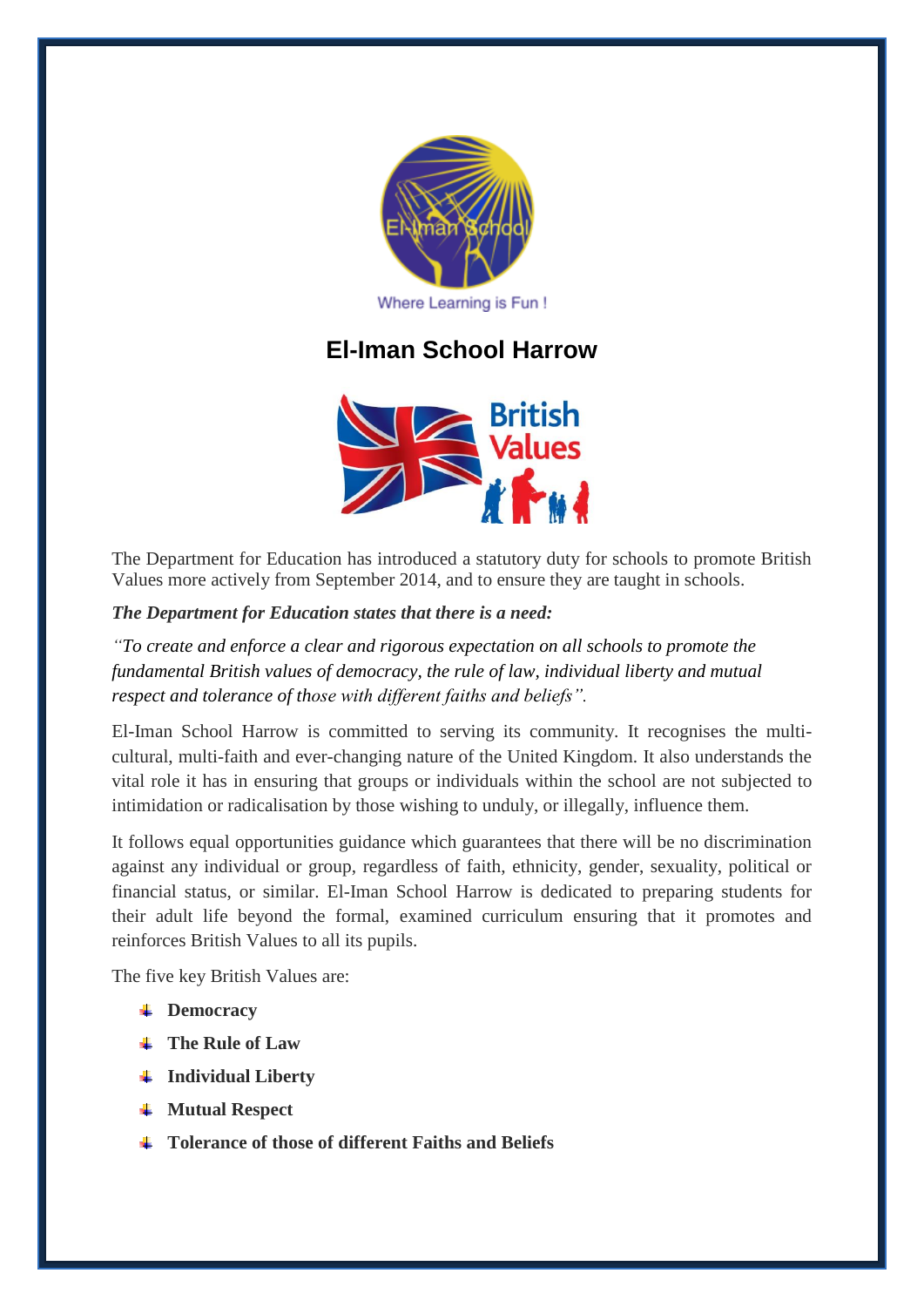The Department for Education defines British Values as follows:

- **Respect for democracy and support or participation in the democratic process**
- **Respect for the basis on which the law is made and applies in England**
- **Support for equality of opportunity for all**
- **Support and respect for the liberties of all within the law**
- **Respect for and tolerance of different faiths and religious and other beliefs**

El-Iman School Harrow reflects British values in all that we do. We aim to nurture our children on their journey through life so they can grow into safe, caring, democratic, responsible and tolerant adults who make a positive difference to British society and to the world. We encourage our children to be creative, unique, open-minded and independent individuals, respectful of themselves and of others in our school, our local community and the wider world.

# **At El-Iman School promotes British values in the following ways:**

## **Democracy**

All children are encouraged to debate topics of interest, express their views and make a meaningful contribution to the running of the school on matters that directly involve pupils.

Our school behaviour policy involves rewards which the pupils have discussed. Children also have the opportunity to have their voices heard through pupil surveys, to respond and reflect on the teaching and learning. Parents are asked annually to complete a **questionnaire** asking them what they like about the school and what they would like to see improved. **Suggestion Boxes** for our parents/carers, pupils and staff are in the entrance hall of our school and we encourage the use of these for any suggestions they may have.

Pupils are always listened to by adults and are taught to listen carefully and with concern to each other, respecting the right of every individual to have their opinions and voices heard.

We encourage pupils to take ownership of not only their school but also of their own learning and progress. This encourages a heightened sense of both personal and social responsibility and is demonstrated on a daily basis by our pupils.

# **The Rule of Law**

El-Iman School Harrow has a **Code of Conduct** which is shared with staff and pupils. The school **Behaviour and Discipline Policy**, likewise, is regularly referred to in class and the children fully understand it.

Every week, at the start of each session , each class discusses the Golden Rules and class routines, after watching a cartoon video; principles that are clearly understood by all and seen to be necessary to ensure that every class member is able to learn in a safe and ordered environment. School rules and expectations are clear, fair and regularly promoted. Pupils are always helped to distinguish right from wrong, in the classroom, and on the playground. The Behaviour and Anti-Bullying policies set out a zero tolerance baseline for any form of aggression, abuse or violence, which extends to pupils, staff and parents and carers.